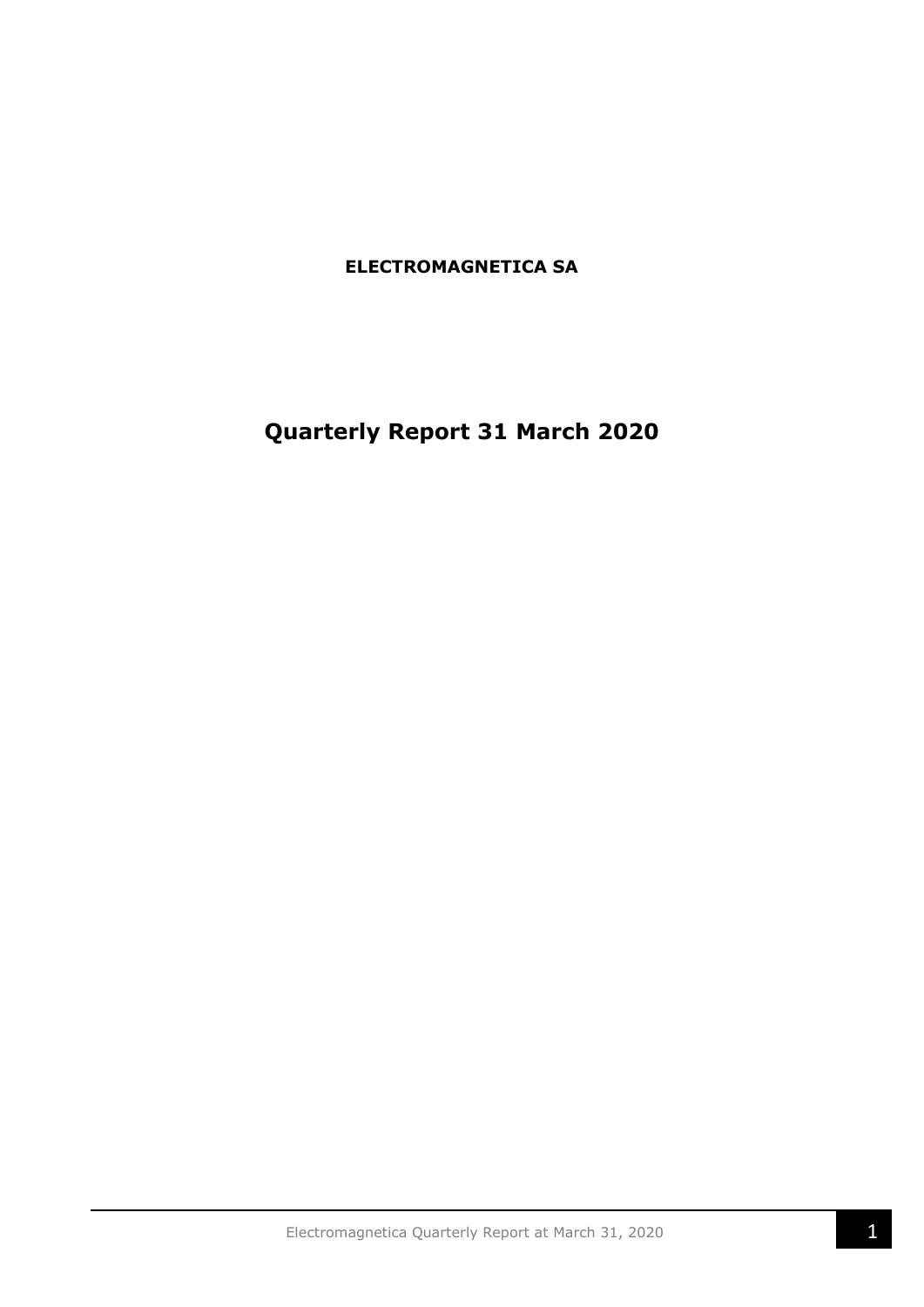| <b>CONTENTS:</b> | <b>PAGE:</b> |
|------------------|--------------|
|                  |              |

| <b>SEPARATED QUARTERLY REPORT FOR THE FIRST QUARTER OF 2020</b>                                                     | 3         |
|---------------------------------------------------------------------------------------------------------------------|-----------|
| INTERIM CONDENSED SEPARATED FINANCIAL STATEMENTS FOR THE THREE<br><b>MONTHS ENDED AT MARCH 31, 2020 (UNAUDITED)</b> |           |
| INTERIM SEPARATED STATEMENTS OF PROFIT OR LOSS<br>AND OTHER COMPREHENSIVE INCOME                                    | 8         |
| INTERIM SEPARATED STATEMENT OF FINANCIAL POSITION                                                                   | 9         |
| INTERIM SEPARATED STATEMENT OF CHANGES IN SHAREHOLDERS EQUITY                                                       | 10        |
| INTERIM SEPARATED STATEMENT OF CASH FLOWS                                                                           | $11 - 12$ |
| <b>NOTES</b>                                                                                                        | $13 - 18$ |
| <b>RATIOS IN ACCORDANCE WITH APPENDIX 13° FROM</b><br><b>REGULATION 5/2018 ISSUED BY FSA</b>                        | 19        |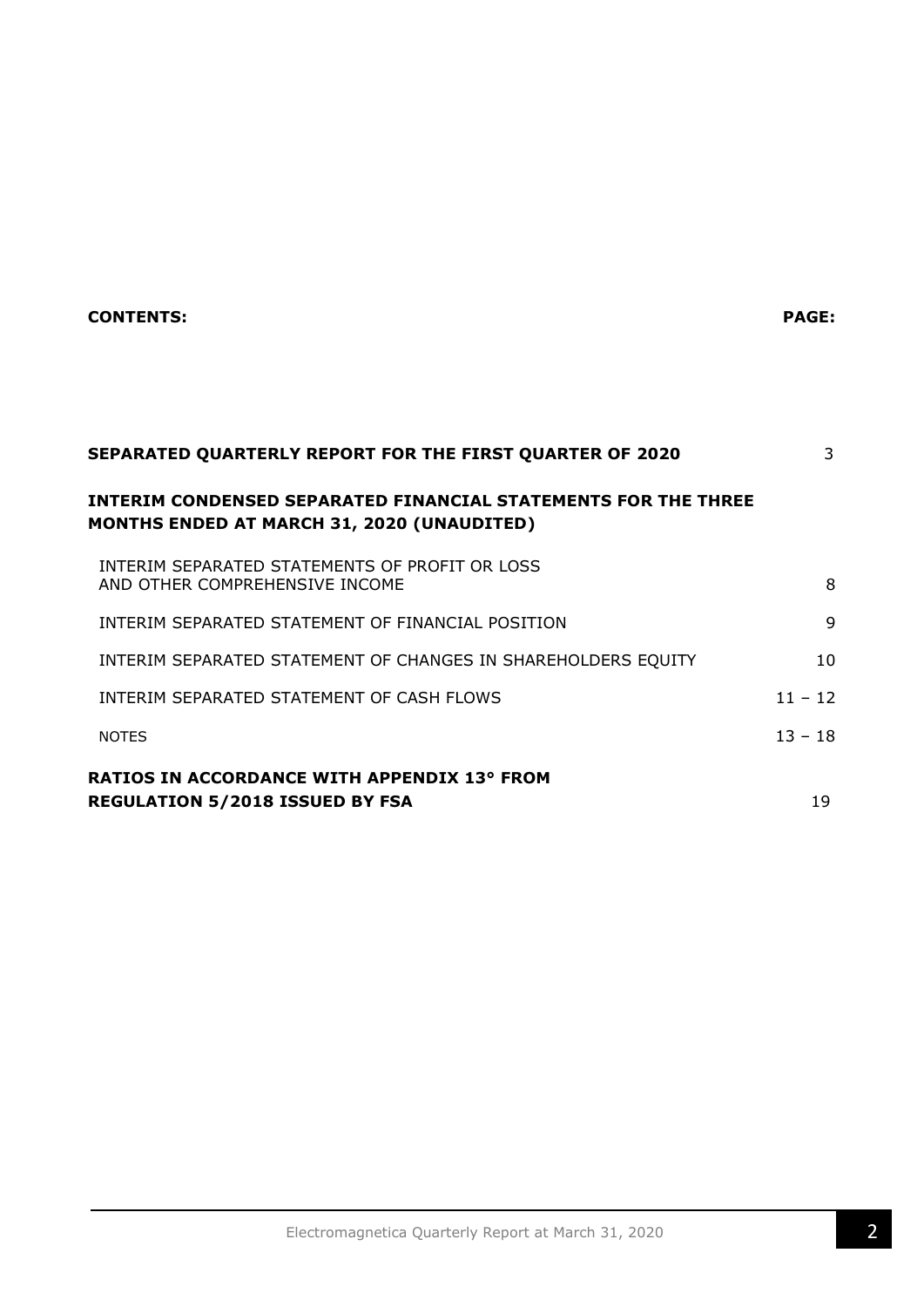## **ELECTROMAGNETICA SA**

## **SEPARATED QUARTERLY REPORT FOR THE FIRST QUARTER OF 2020**

**Separated Financial Results For the First Quarter of 2020 (Q1 2020) as Compared to the First Quarter of 2019 (Q1 2019) (unaudited)**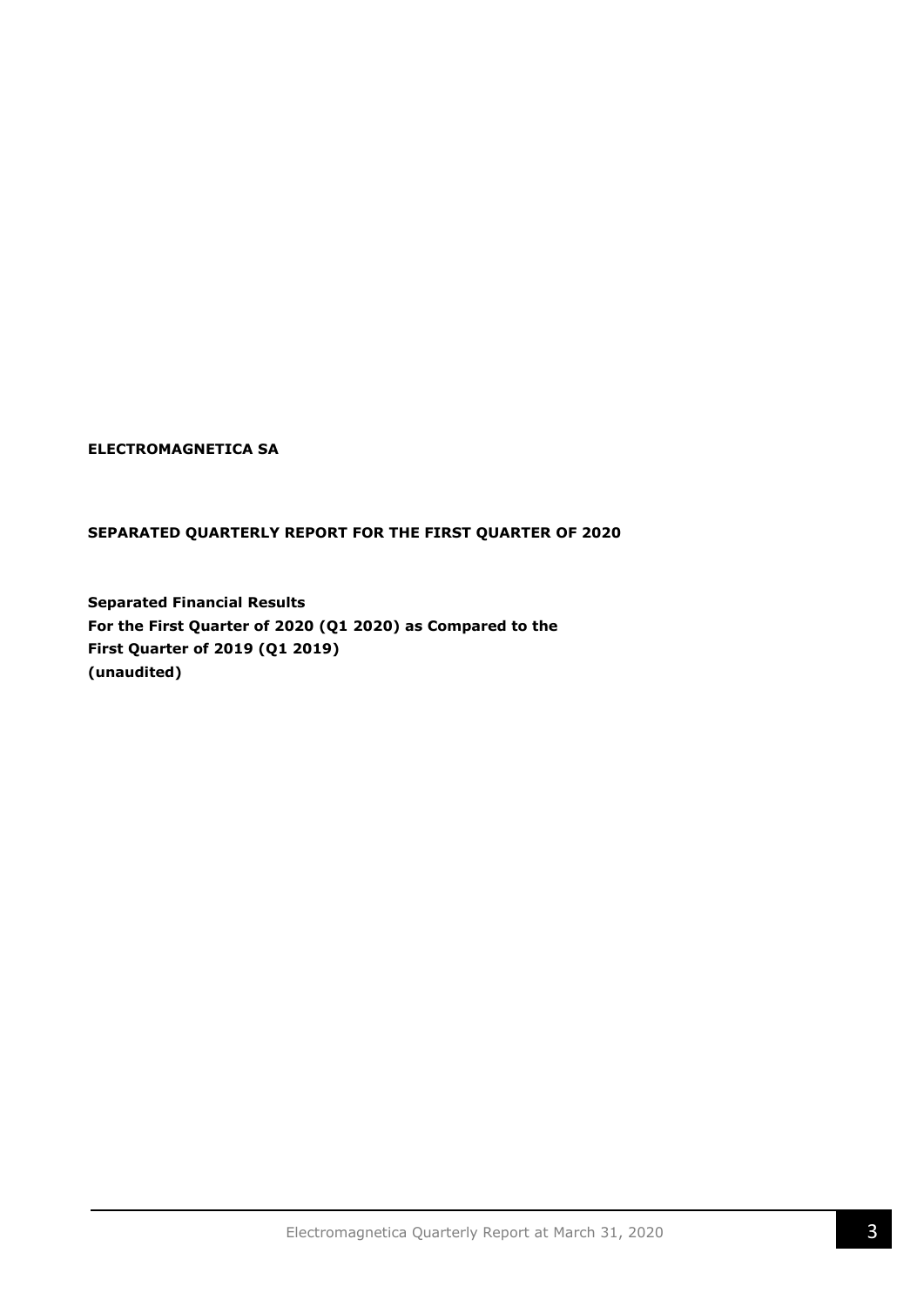# **Separated Quarterly Report for Q1 2020**

## **Highlights of the three months ended 31 March 2020 (Q1 2020)**

- Turnover of RON 81.859 thousand during Q1 2020, by 51% higher than Q1 2019;
- Higher sales for the electricity supply activity during the 3-month period of 2020 compared to the same period of 2019;
- New contracts for LED lighting systems amounting to minimum 16,000 thousand RON to be performed during the next period;
- Maintaining industrial production at the usual parameters during the emergency situation that was required by the restrictions against COVID-19.

| <b>Indicator</b>                                                         | Q <sub>1</sub><br>2020 | Q <sub>1</sub><br>2019 |
|--------------------------------------------------------------------------|------------------------|------------------------|
| Revenues from unlicensed activities<br>Revenues from licensed activities | 23,820<br>58,039       | 23,054<br>30,980       |
| <b>Turnover (thousand RON)</b>                                           | 81,859                 | 54,034                 |
| EBITDA* (mii RON)                                                        | 4,812                  | 5,846                  |
| <b>EBITDA margin (%)</b>                                                 | 5.9%                   | 10.8%                  |
| <b>Net Result (thousand RON)</b>                                         | 1,019                  | 3,168                  |
| Net Result per share (thousand RON)                                      | 0.0015                 | 0.0047                 |

\*EBITDA represents earnings before interest, taxes, depreciation, and amortization.

Compared to the same period of the previous year, the following issues had affected the company's earnings:

- The electricity production activity recorded low turnover values, being affected by drought (production lower by 48%), which affected the profitability of the licensed activities and implicitly of the Company;
- Carrying out some expenses for designing the office spaces located at Calea Rahovei 266-268 for an improved management;
- Continuing the research programmes in the field of electric car charging equipment started the previous year.

### **Sales**

Electromagnetica is a company that operates in several fields, the most important being:

- Activities in the field of energy efficiency (production of LED lighting fixtures, systems and solutions, electricity distribution and measurement equipment, remote management systems);
- Renting office space, industrial space, land and provision of utilities;
- Production of electricity from renewable sources (produced in low power hydroelectric power plants) and supply of electricity.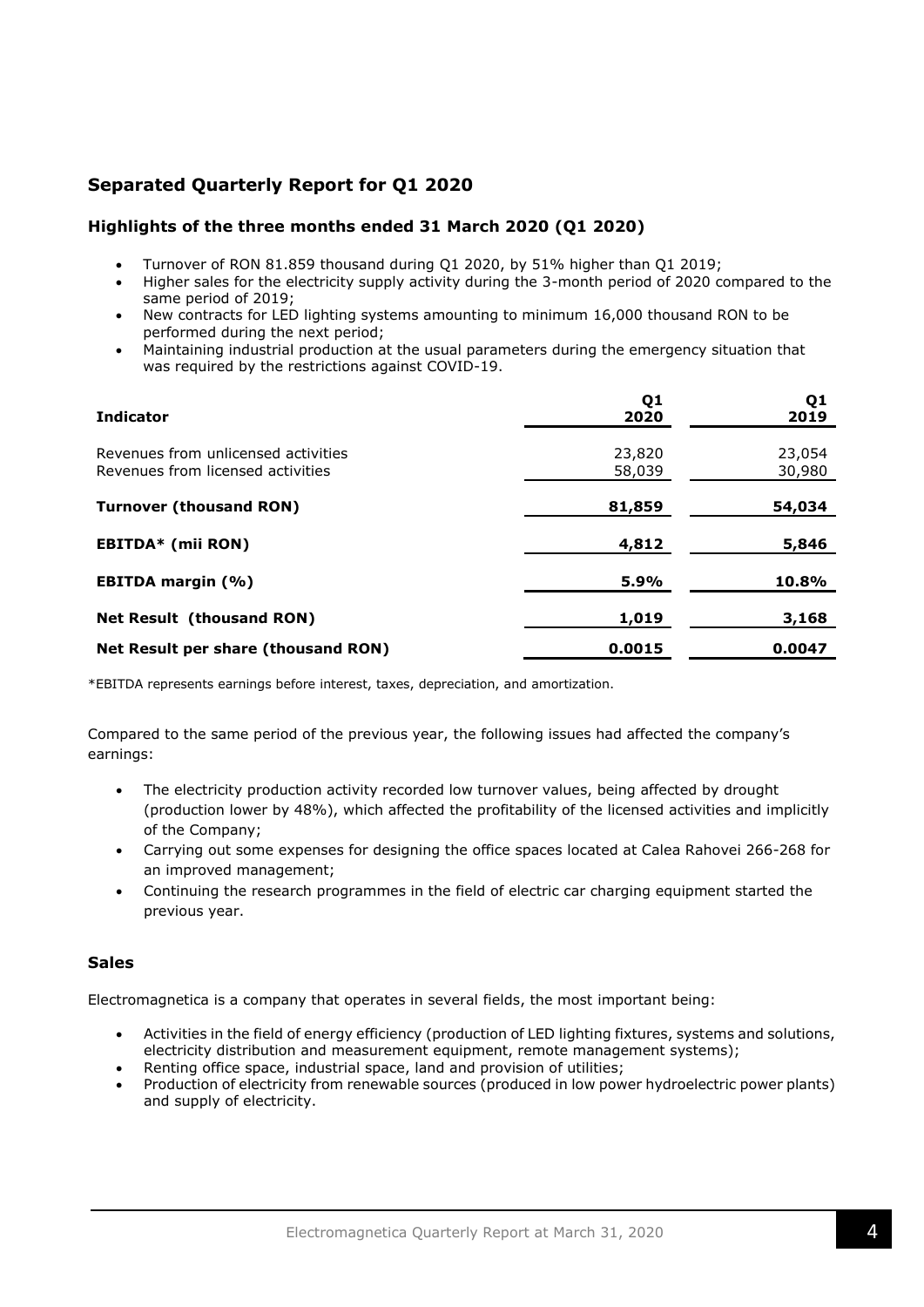As aggregation criterion for reporting per business segments, the Company used the type of the regulatory environment and identified the following business segments for which it presents the information individually:

- Licensed activity production and supply of electricity<br>• Non-licensed activity
- Non-licensed activity

The aggregation criterion is based on the necessary license for carrying out certain activities, as well as its requirements, including the submission of individual financial statements. The activities of production and supply of electricity have been aggregated, taking into consideration the fact that they represent an integrated process for a part of their operations.

| Q1 2020                  | <b>Unlicensed</b><br>activity | % Total<br>Company | <b>Licensed</b><br>activity | % Total<br>Company | <b>Total</b><br>Company |
|--------------------------|-------------------------------|--------------------|-----------------------------|--------------------|-------------------------|
| Net profit               | (723, 440)                    | n/a                | 1,743,344                   | n/a                | 1,019,904               |
|                          |                               |                    |                             |                    |                         |
| Total assets             | 301,008,099                   | 72.71              | 112,968,926                 | 27.29              | 413,977,025             |
| <b>Total liabilities</b> | 40,514,821                    | 52.38              | 36,838,485                  | 47.62              | 77,353,306              |
| Customer                 |                               |                    |                             |                    |                         |
| revenue                  | 23,820,314                    | 29.10              | 58,039,237                  | 70.90              | 81,859,551              |
| Interest income          | 68,568                        | 100.0              | $\overline{\phantom{a}}$    |                    | 68,568                  |
| Impairment and           |                               |                    |                             |                    |                         |
| depreciation             | 1,830,799                     | 54.78              | 1,511,049                   | 45.22              | 3,341,848               |

| Q1 2019                        | <b>Unlicensed</b><br>activity | % Total<br>Company | Licensed<br>activity | % Total<br>Company | Total<br>Company |
|--------------------------------|-------------------------------|--------------------|----------------------|--------------------|------------------|
| Net profit                     | 479,529                       | n/a                | 2,688,784            | n/a                | 3,168,313        |
| Total assets                   | 331,081,394                   | 80.92              | 78,043,356           | 19.08              | 409,124,750      |
| <b>Total liabilities</b>       | 49,234,535                    | 68.55              | 22,585,453           | 31.45              | 71,819,988       |
| Customer                       |                               |                    |                      |                    |                  |
| revenue                        | 23,053,653                    | 42.67              | 30,980,200           | 57.33              | 54,033,853       |
| Interest income                | 28,558                        | 100.0              | -                    |                    | 28,558           |
| Impairment and<br>depreciation | 1,815,730                     | 78.97              | 483,412              | 21.03              | 2,299,141        |
|                                |                               |                    |                      |                    |                  |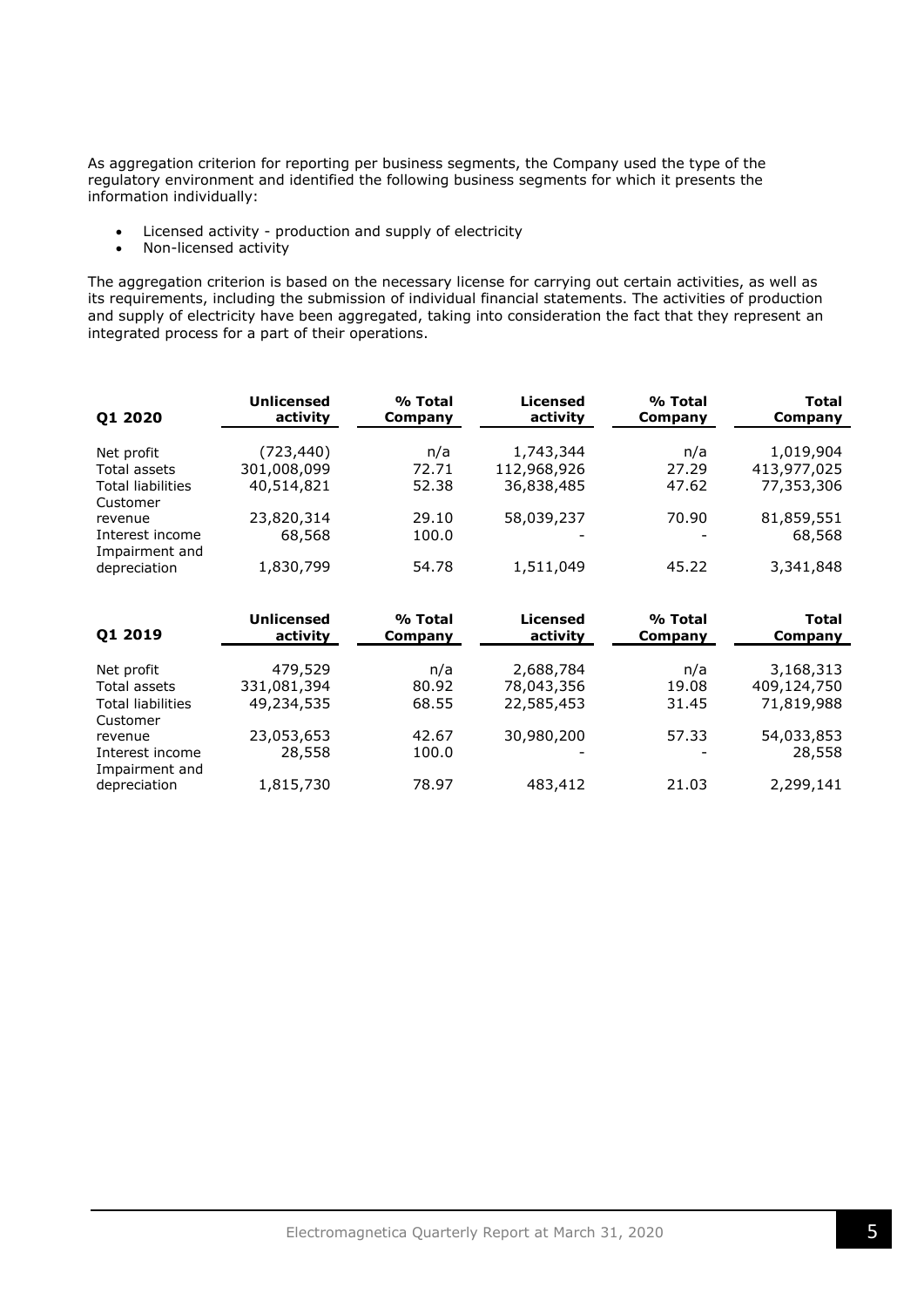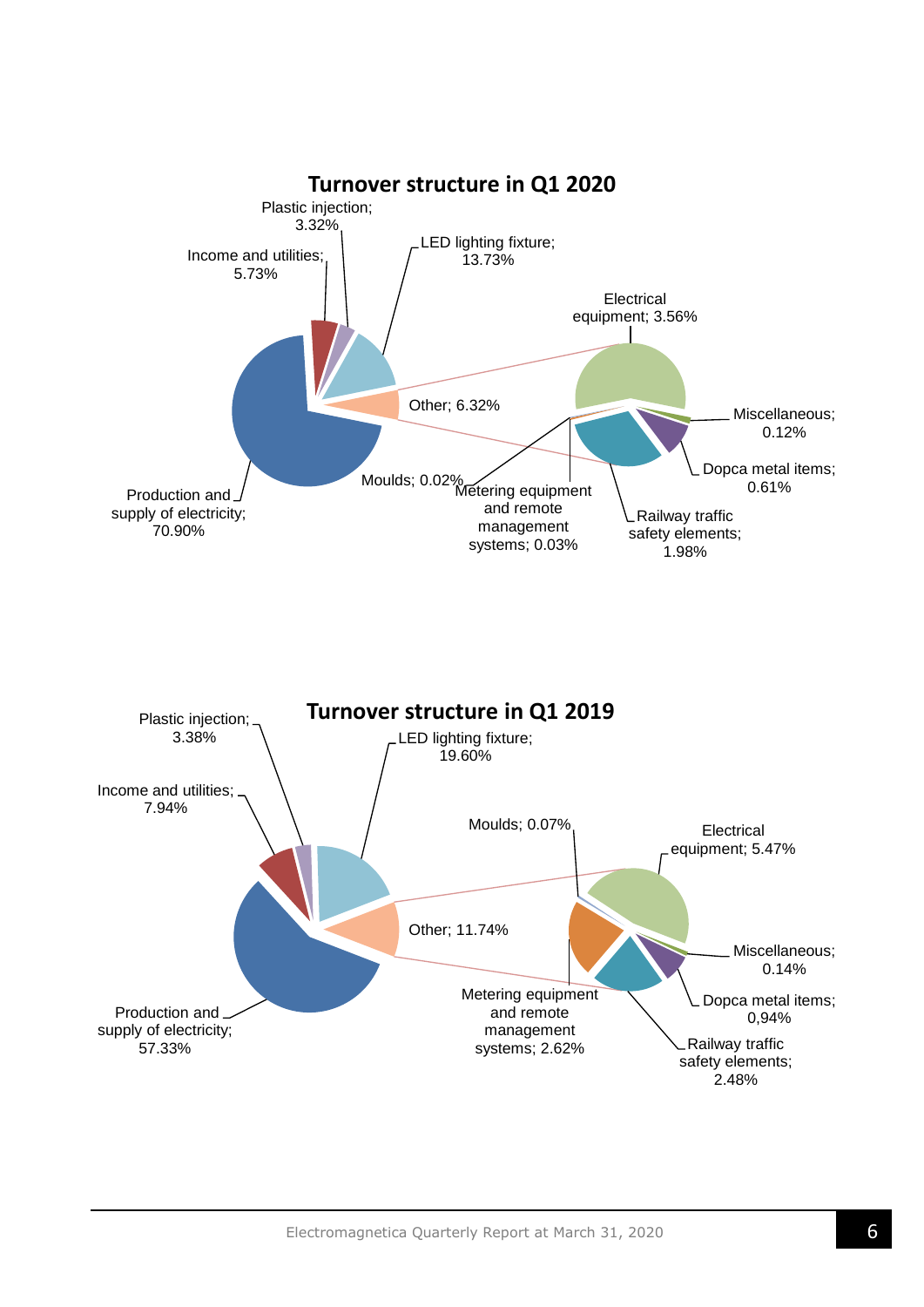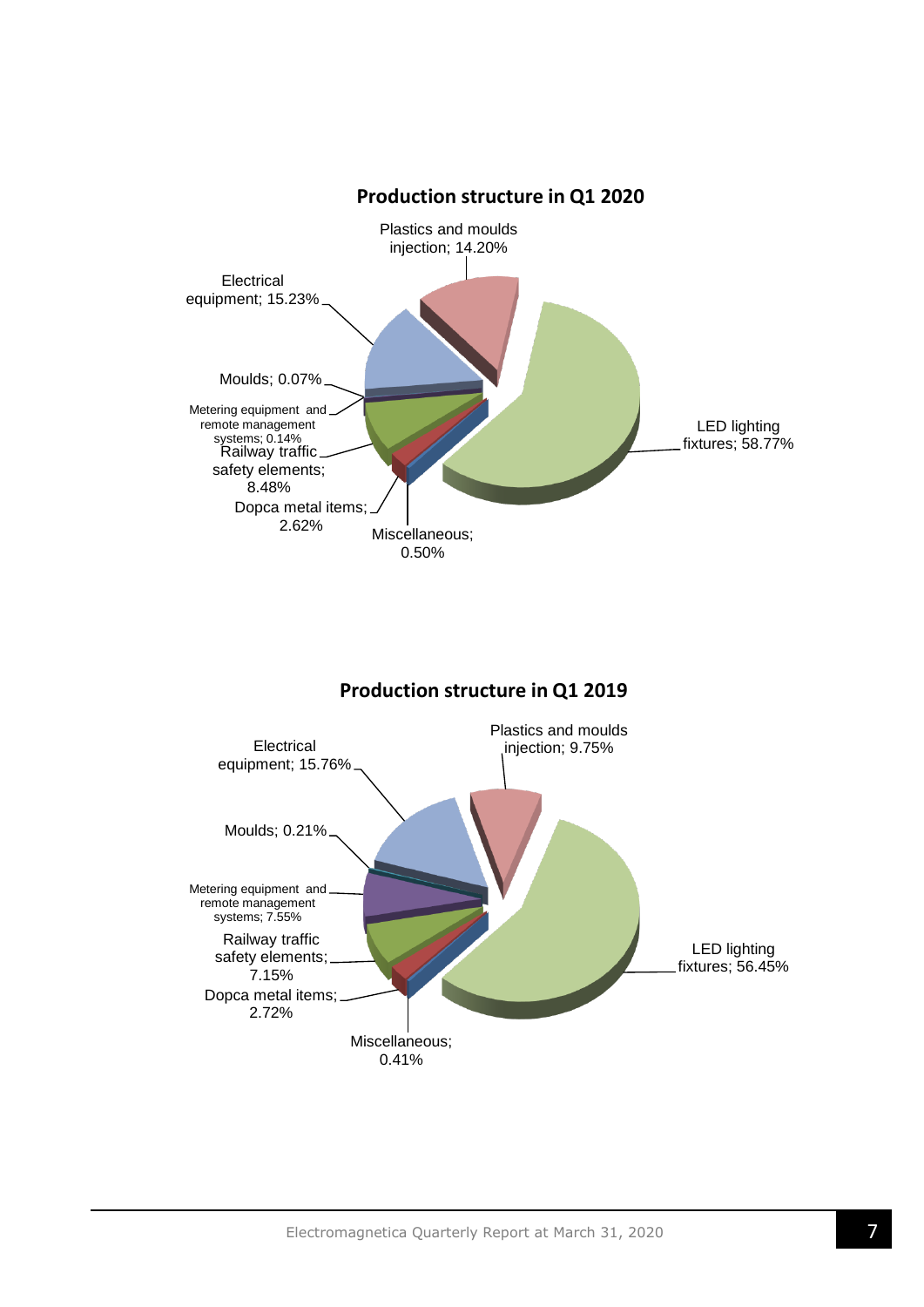#### **ELECTROMAGNETICA SA INTERIM SEPARATE STATEMENT OF PROFIT OR LOSS AND OTHER COMPREHENSIVE INCOME FOR THE 3-MONTH PERIOD ENDED MARCH 31, 2020 (UNAUDITED) (all amounts are expressed in RON, unless otherwise specified)**

|                                                                                                                                                                                                                                            | <b>Note</b> | 3-month<br>period ended<br>March 31, 2020   | 3-month<br>period ended<br>March 31, 2019     |
|--------------------------------------------------------------------------------------------------------------------------------------------------------------------------------------------------------------------------------------------|-------------|---------------------------------------------|-----------------------------------------------|
| <b>Revenues</b>                                                                                                                                                                                                                            |             | 81,859,551                                  | 54,033,853                                    |
| Investment income<br>Other net income and expenses<br>Changes in inventories of finished goods                                                                                                                                             | 4<br>4      | 68,090<br>(110, 607)                        | 78,517<br>992,873                             |
| and work in progress<br>Own work capitalized<br>Raw materials and consumables used                                                                                                                                                         | 4<br>4<br>5 | 2,258,634<br>574,866<br>(62, 458, 293)      | 4,744,085<br>156,209<br>(37, 495, 422)        |
| Employee-related expenses<br>Expenses related to depreciation and<br>impairment<br>Other expenses                                                                                                                                          | 5<br>5<br>5 | (7,995,666)<br>(3,341,848)<br>(9, 180, 341) | (8, 168, 513)<br>(2, 299, 141)<br>(8,311,267) |
| Financial expenses<br><b>Profit before tax</b>                                                                                                                                                                                             | 5           | (210,297)<br>1,464,089                      | (183, 934)<br>3,547,260                       |
| Income tax                                                                                                                                                                                                                                 | 6           | (444, 185)                                  | (378, 948)                                    |
| <b>Profit of the period</b><br>Other comprehensive income<br>of which:<br>other comprehensive income that cannot<br>be reclassified to profit or loss, of which:<br>- restatement of deferred tax for<br>revaluation of assets written off |             | 1,019,904<br>338                            | 3,168,313                                     |
| Comprehensive income for the period                                                                                                                                                                                                        |             | 1,020,242                                   | 3,168,313                                     |
| Basic/diluted earnings per share                                                                                                                                                                                                           | 7           | 0.0015                                      | 0.0047                                        |

These separate financial statements were approved for issue by the management as at May 14, 2020:

**Managing Director Economic Manager**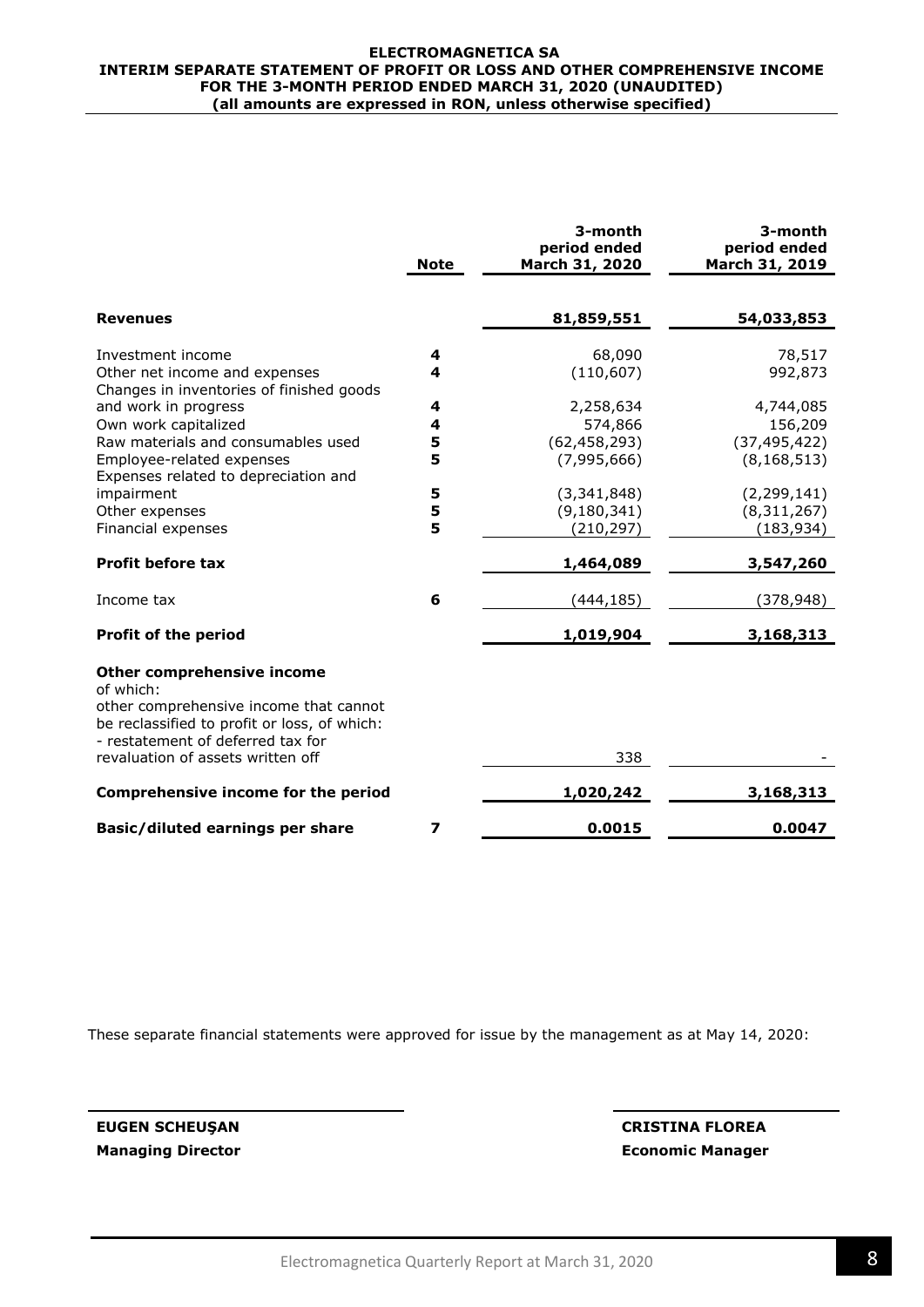#### **ELECTROMAGNETICA SA INTERIM SEPARATE STATEMENT OF FINANCIAL POSITION AS AT MARCH 31, 2020 (UNAUDITED) (all amounts are expressed in RON, unless otherwise specified)**

|                                                      | <b>Note</b> | March 31,<br>2020         | December 31,<br>2019      |
|------------------------------------------------------|-------------|---------------------------|---------------------------|
| <b>ASSETS</b>                                        |             |                           |                           |
| <b>Non-current assets</b>                            |             |                           |                           |
| Property, plant and equipment<br>Investment property | 8           | 275,472,472<br>5,182,279  | 277,545,153<br>5,182,279  |
| Intangible assets                                    | 8           | 422,809                   | 466,487                   |
| Investments in related entities                      |             | 3,967,606                 | 3,967,606                 |
| Other long-term non-current assets                   | 10          | 24,562,037                | 24,702,276                |
| Assets related to the rights of use                  | 9           | 2,238,993                 | 1,480,078                 |
| <b>Total non-current assets</b>                      |             | 311,846,196               | 313,343,879               |
| <b>Current assets</b>                                |             |                           |                           |
| Inventories                                          | 11          | 15,792,155                | 15,411,327                |
| Trade receivables                                    | 12<br>13    | 64,106,956                | 55,114,158                |
| Cash and cash equivalents<br>Other current assets    |             | 19,505,610<br>2,657,517   | 21,711,183<br>1,939,785   |
| Current tax assets                                   |             | 68,591                    | 760,012                   |
| <b>Total current assets</b>                          |             | 102,130,829               | 94,936,464                |
|                                                      |             |                           |                           |
| <b>Total assets</b>                                  |             | 413,977,025               | 408,280,342               |
| <b>EQUITY AND LIABILITIES</b>                        |             |                           |                           |
| <b>Equity</b>                                        |             |                           |                           |
| Share capital                                        |             | 67,603,870<br>176,114,765 | 67,603,870<br>176,697,881 |
| Reserves and other equity<br>Retained earnings       |             | 92,905,083                | 91,301,725                |
| Total equity attributable to company's               |             |                           |                           |
| shareholders                                         |             | 336,623,719               | 335,603,476               |
| <b>Non-current liabilities</b>                       |             |                           |                           |
| Trade payables and other liabilities                 | 14          | 847,424                   | 1,265,003                 |
| Investment subsidies                                 |             | 4,369,502                 | 4,410,306                 |
| Deferred tax liabilities                             |             | 17,085,613                | 17,333,187                |
| Leasing debts                                        |             | 1,254,854                 | 728,164                   |
| <b>Total non-current liabilities</b>                 |             | 23,557,392                | 23,736,660                |
| <b>Current liabilities</b>                           |             |                           |                           |
| Trade payables and other liabilities                 |             | 50,799,733                | 46,268,240                |
| Investment subsidies<br>Provisions                   |             | 187,115<br>1,782,596      | 163,219<br>1,806,142      |
| Current income tax liabilities                       |             |                           |                           |
| Leasing debts                                        |             | 1,026,470                 | 702,605                   |
| <b>Total current liabilities</b>                     |             | 53,795,914                | 48,940,206                |
| <b>Total liabilities</b>                             |             | 77,353,306                | 72,676,866                |
| <b>Total equity and liabilities</b>                  |             | 413,977,025               | 408,280,342               |
|                                                      |             |                           |                           |

These separate financial statements were approved for issue by the management as at May 14, 2020:

| <b>EUGEN SCHEUSAN</b>    | <b>CRISTINA FLOREA</b>  |
|--------------------------|-------------------------|
| <b>Managing Director</b> | <b>Economic Manager</b> |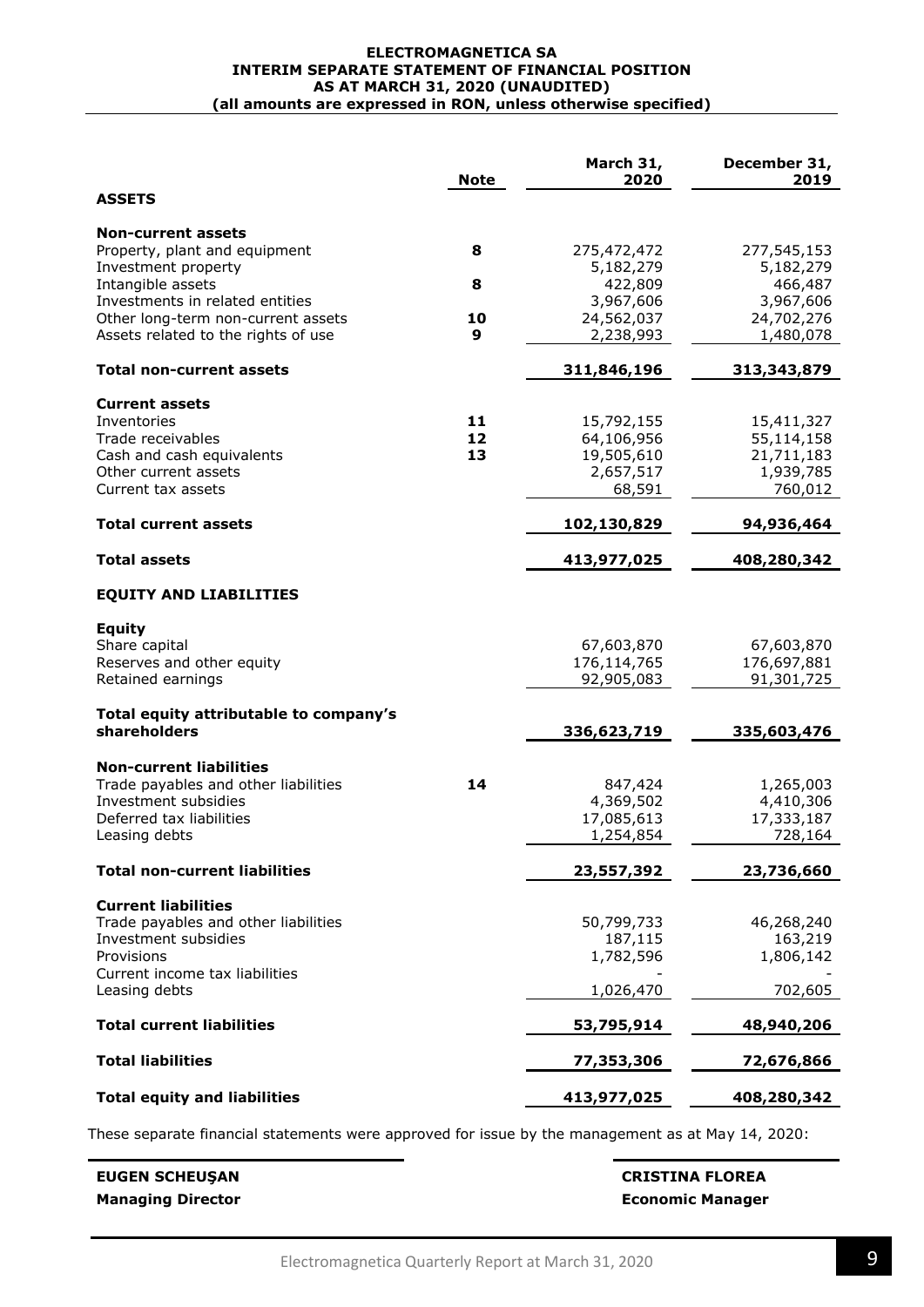#### **ELECTROMAGNETICA SA INTERIM SEPARATE STATEMENT OF CASH FLOWS FOR THE 3-MONTH PERIOD ENDED MARCH 31, 2020 (UNAUDITED) (all amounts are expressed in RON, unless otherwise specified)**

|                                                                                                                                                                                 | <b>Note</b> | 3-month<br>period ended<br>March 31, 2020                       | 3-month<br>period ended<br>March 31, 2019                    |
|---------------------------------------------------------------------------------------------------------------------------------------------------------------------------------|-------------|-----------------------------------------------------------------|--------------------------------------------------------------|
| Cash flows from operating activities<br>Cash receipts from customers<br>Payments to suppliers<br>Payments to employees<br>Other operating activities                            |             | 80,865,612<br>(69, 951, 430)<br>(8,588,399)<br>(6,310,246)      | 52,702,386<br>(40, 476, 859)<br>(8, 299, 081)<br>(5,981,464) |
| Cash generated by/ (used in) operating<br>activities                                                                                                                            |             | (3,984,463)                                                     | (2,055,019)                                                  |
| Interest paid<br>Income tax paid                                                                                                                                                |             | (3, 292)                                                        | (2, 330)<br>(81, 405)                                        |
| Net cash used in operating activities                                                                                                                                           |             | (3,987,756)                                                     | (2, 138, 754)                                                |
| Cash flows from investing activities:<br>Acquisition of property, plant and<br>equipment<br>Proceeds from sale of non-current-assets<br>Interest received<br>Dividends received |             | (109, 394)<br>(2, 261)<br>57,932                                | (176, 112)<br>30,327                                         |
| Net cash used in investing activities                                                                                                                                           |             | (53, 723)                                                       | (145,786)                                                    |
| <b>Cash flows from financing activities:</b><br>Proceeds from loans<br>Cash repayments of amounts borrowed<br>Paid leasing<br>Interest paid<br>Dividends paid                   |             | 8,119,605<br>(5,948,507)<br>(306, 368)<br>(22, 279)<br>(6, 546) | 922,960<br>(496, 262)<br>(18, 122)<br>(4, 169)               |
| Net cash used in financing activities                                                                                                                                           |             | 1,835,906                                                       | 404,406                                                      |
| Net decrease of cash and cash<br>equivalents                                                                                                                                    |             | (2, 205, 573)                                                   | (1,880,134)                                                  |
| Cash and cash equivalents at beginning<br>of period                                                                                                                             | 13          | 21,711,183                                                      | 29,162,314                                                   |
| Cash and cash equivalents at end of<br>period                                                                                                                                   | 13          | 19,505,610                                                      | 27,282,180                                                   |

These separate financial statements were approved for issue by the management as at May 14, 2020:

**Managing Director Economic Manager**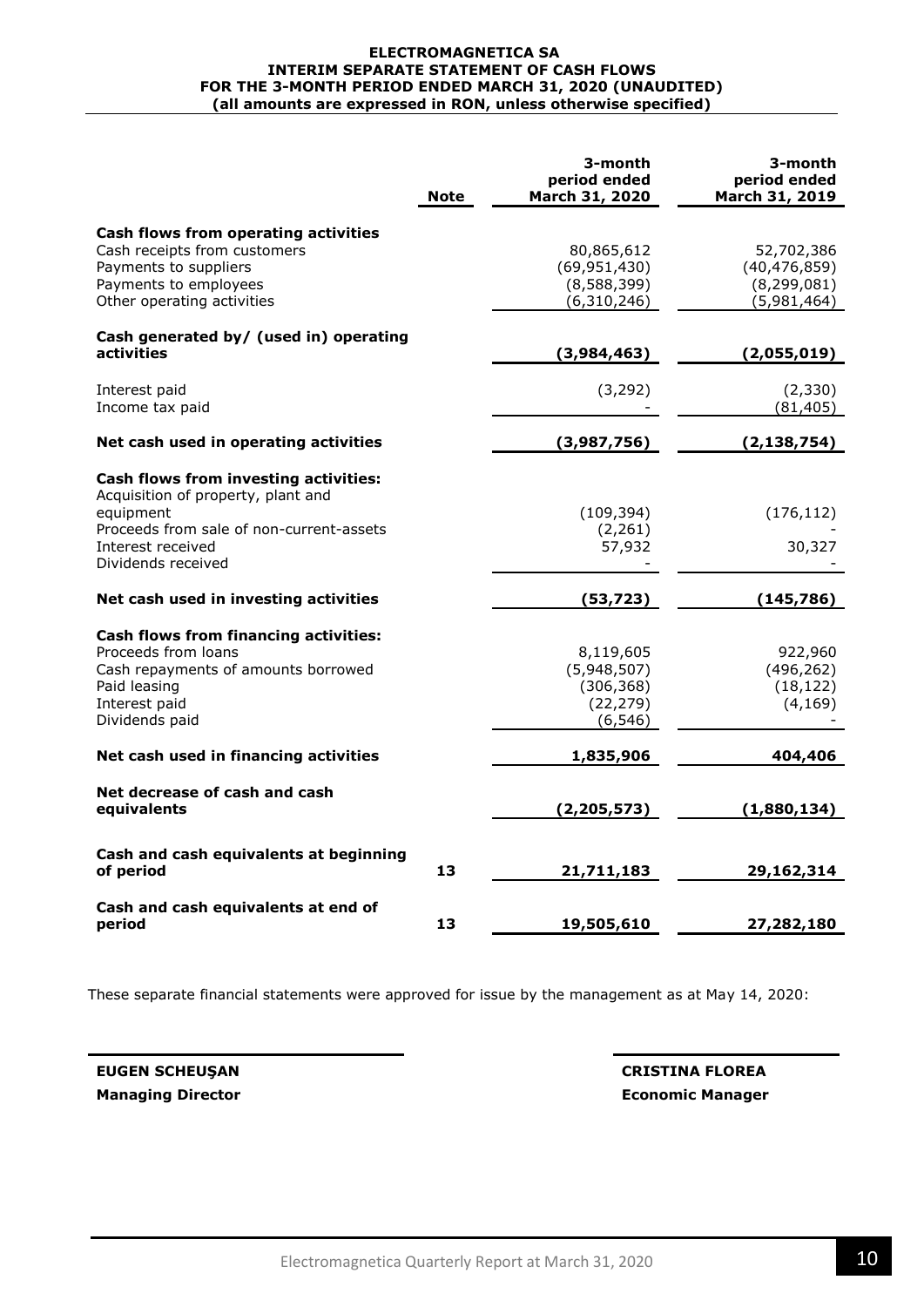#### **ELECTROMAGNETICA S.A. INTERIM SEPARATE STATEMENT OF CHANGES IN EQUITY FOR THE 3-MONTH PERIOD ENDED MARCH 31, 2020 (UNAUDITED) (all amounts are expressed in RON, unless otherwise specified)**

|                                                                                                                                                                       | <b>Share</b><br>capital | <b>Retained</b><br>earnings | <b>Tangible</b><br>assets<br>revaluation<br>reserve | Other<br>reserves | Legal reserve | Other equity<br>items | <b>Total equity</b> |
|-----------------------------------------------------------------------------------------------------------------------------------------------------------------------|-------------------------|-----------------------------|-----------------------------------------------------|-------------------|---------------|-----------------------|---------------------|
| Balance as at January 1, 2020                                                                                                                                         | 67,603,870              | 91,301,725                  | 113,135,988                                         | 62,841,298        | 19,680,554    | (18,959,960)          | 335,603,476         |
| <b>Comprehensive income for the period:</b><br>Profit of the period                                                                                                   |                         | 1,019,904                   |                                                     |                   |               |                       | 1,019,904           |
| Other comprehensive income:<br>Setup of legal reserve                                                                                                                 |                         |                             |                                                     | (73, 204)         | 73,204        |                       |                     |
| Deferred tax recognized in equity<br>Transfer of revaluation reserve to retained<br>earnings following the depreciation of<br>revalued tangible assets or written off |                         |                             |                                                     |                   |               | 338                   | 338                 |
| assets<br>Transfer of the retained earnings to<br>reserves                                                                                                            |                         | 583,454                     | (583, 454)                                          |                   |               |                       |                     |
| Total comprehensive income for the<br>period                                                                                                                          |                         | 1,603,359                   | (583, 454)                                          | (73, 204)         | 73,204        | 338                   | 1,020,242           |
| Transactions with shareholders,<br>directly registered to equity<br>Dividends distributed                                                                             |                         |                             |                                                     |                   |               |                       |                     |
| Other items                                                                                                                                                           |                         |                             |                                                     |                   |               |                       |                     |
| Balance as at March 31, 2020                                                                                                                                          | 67,603,870              | 92,905,083                  | 112,552,534                                         | 62,768,094        | 19,753,758    | (18,959,622)          | 336,623,719         |

These separate financial statements were approved for issue by the management as at May 14, 2020:

**Managing Director Economic Manager**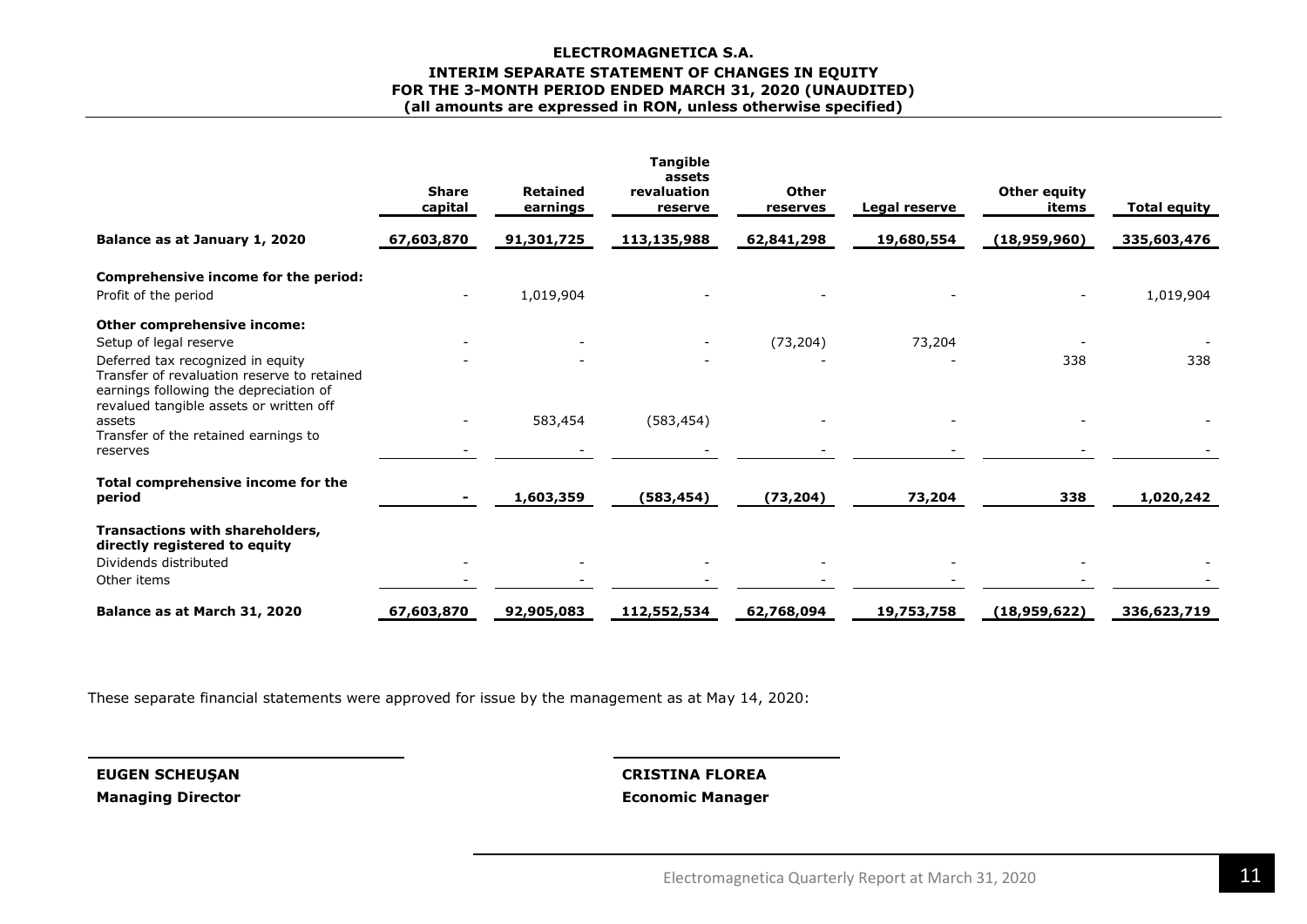#### **ELECTROMAGNETICA S.A. INTERIM SEPARATE STATEMENT OF CHANGES IN EQUITY FOR THE 3-MONTH PERIOD ENDED MARCH 31, 2020 (UNAUDITED) (all amounts are expressed in RON, unless otherwise specified)**

|                                                                                                                                                                                 | <b>Share</b><br>capital | <b>Retained</b><br>earnings | <b>Tangible</b><br>assets<br>revaluation<br>reserve | <b>Other</b><br>reserves | Legal reserve | <b>Other equity</b><br>items | <b>Total equity</b> |
|---------------------------------------------------------------------------------------------------------------------------------------------------------------------------------|-------------------------|-----------------------------|-----------------------------------------------------|--------------------------|---------------|------------------------------|---------------------|
| Balance as at January 1, 2019                                                                                                                                                   | 67,603,870              | 88,933,828                  | 115,838,396                                         | 60,971,315               | 19,431,494    | (18, 534, 593)               | 334,244,312         |
| Comprehensive income for the period:<br>Profit of the period                                                                                                                    |                         | 3,168,313                   |                                                     |                          |               |                              | 3,168,313           |
| Other comprehensive income<br>Revaluation of tangible assets<br>Setup of legal reserve<br>Transfer of revaluation reserve to retained<br>earnings following the depreciation of |                         | $\blacksquare$              | $\overline{\phantom{a}}$                            | (197, 773)               | 197,773       |                              |                     |
| revalued tangible assets or written off<br>assets                                                                                                                               |                         | 671,356                     | (671, 356)                                          |                          |               |                              |                     |
| Total comprehensive income for the<br>period                                                                                                                                    |                         | 3,839,669                   | (671, 356)                                          | (197, 773)               | 197,773       |                              | 3,168,313           |
| Transactions with shareholders,<br>directly registered to equity<br>Other items                                                                                                 |                         |                             |                                                     |                          |               | (107, 863)                   | (107,863)           |
| Balance as at March 31, 2019                                                                                                                                                    | 67,603,870              | 92,773,497                  | 115,167,041                                         | 60,773,542               | 19,629,267    | (18, 642, 456)               | 337,304,762         |

These separate financial statements were approved for issue by the management as at May 14, 2020:

**Managing Director Economic Manager**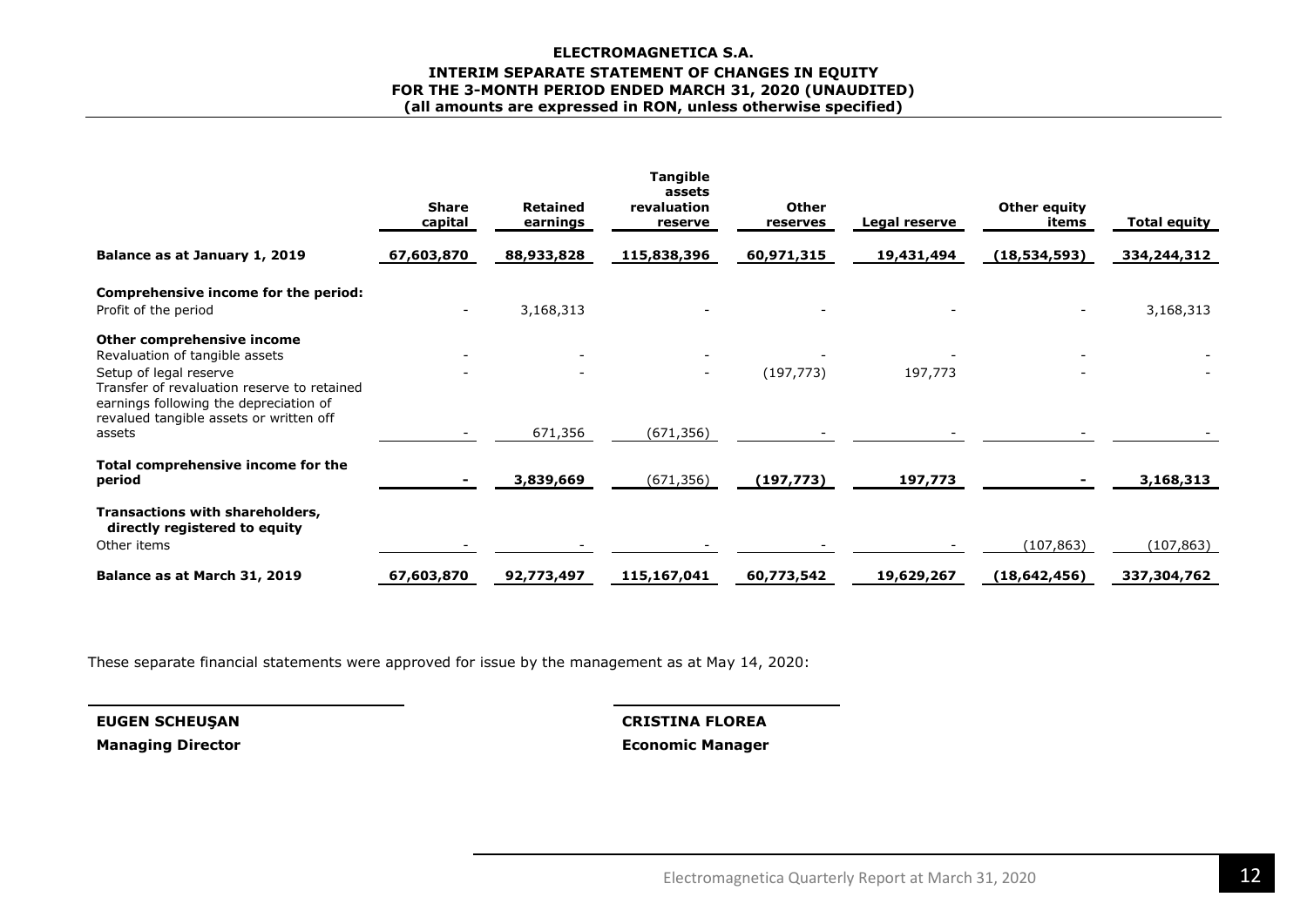## **1. GENERAL INFORMATION**

Electromagnetica S.A.( "the Company" or "Electromagnetica") is a joint stock company set up in 1930 and it carries out business in several areas of which the most important are:

- the activities related to energy efficiency (production of lighting fittings, lighting systems and LED lighting solutions, electricity distribution and metering equipment, telemanagement systems);
- rental of office and industrial spaces, lands and utility services;
- production of electricity from renewable sources (in micro-hydropower plants) and electricity supply.

The shares of Electromagnetica S.A. are traded on Bucharest Stock Exchange under "ELMA" symbol. The registered office and administrative headquarters of the Company are located in Bucharest, district 5, 266-268 Calea Rahovei Street.

## **2. BASIS OF REPORT PREPARATION**

The financial statements are prepared in accordance with the Order no. 2844/2016 of the Ministry of Public Finance, which are compliant with the International Financial Reporting Standards (IFRS) adopted by the European Union. The functional and presentational currency is the Romanian Leu (RON).

The preliminary financial information for 31 March 2020 was neither audited, nor subject to review by an external auditor.

## **3. MAIN ACCOUNTING POLICY**

This separate quarterly report has used the same accounting policies and calculation methods as those applied in the preparation of the Company's individual financial statements on 31 December 2019, except for the adoption of the new standards in force as of 1 January 2020.The Company has not adopted any other standard, interpretation or amendment that was issued but not yet in force.

Standards or amendments adopted by the Company:

- **Amendments to IAS 1 "Presentation of financial statements" and IAS 8 "Accounting policies, changes in accounting estimates and errors" –** Definition of material – adopted by the EU on 29 November 2019 (in force for annual periods starting on or after 1 January 2020),
- **•** Amendments to IFRS 9 "Financial instruments", IAS 39 "Financial instruments: **recognition and measurement" and IFRS 7** "Financial instruments: disclosures" -Interest rate benchmark reform - adopted by the EU on 15 January 2020 (in force for annual periods starting on or after 1 January 2020),
- **Amendments to references in the conceptual framework in IFRS Standards** adopted by the EU on 29 November 2019 (in force for annual periods starting on or after 1 January 2020).

The amendments do not affect the Company's financial statements.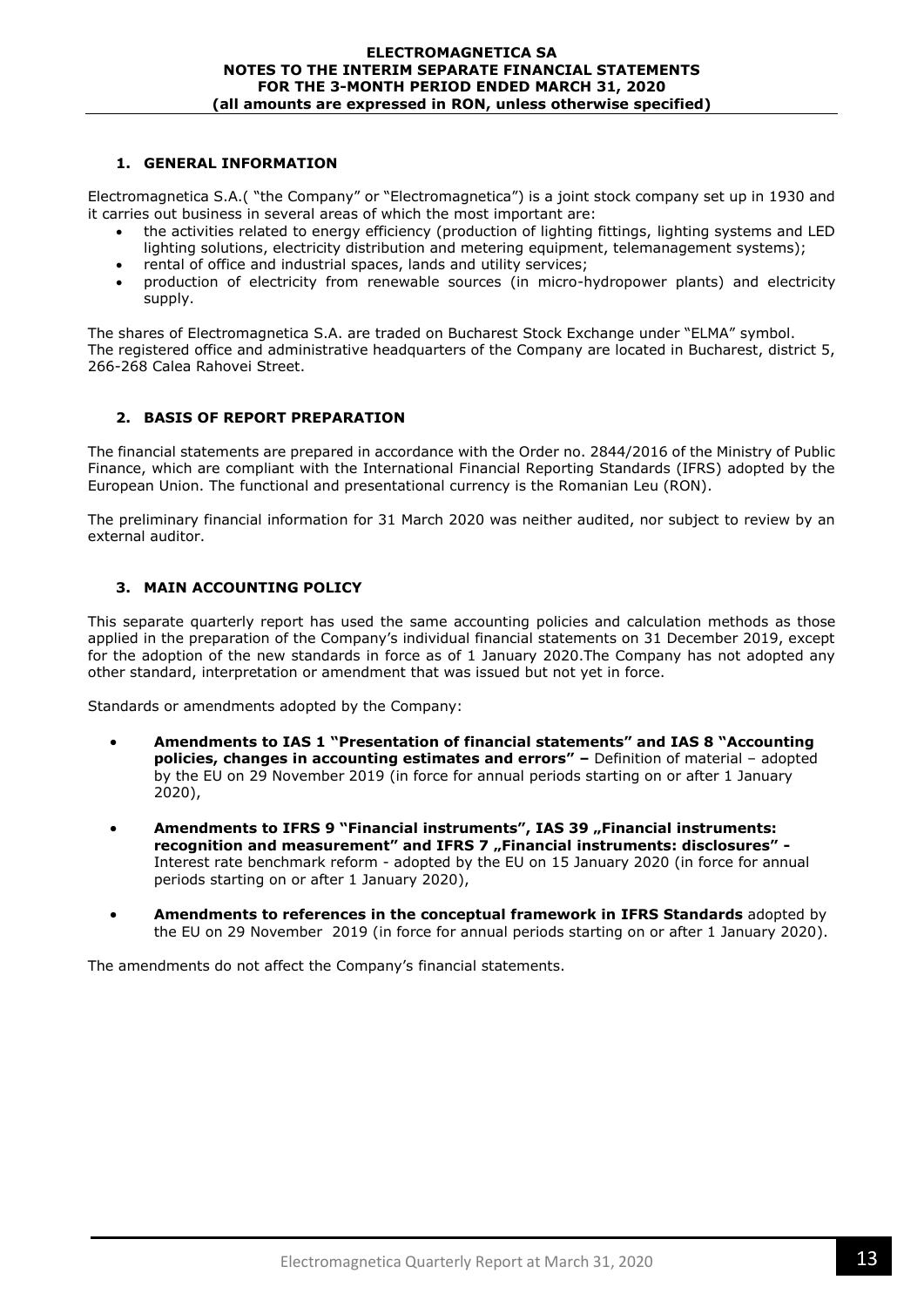#### **ELECTROMAGNETICA SA NOTES TO THE INTERIM SEPARATE FINANCIAL STATEMENTS FOR THE 3-MONTH PERIOD ENDED MARCH 31, 2020 (all amounts are expressed in RON, unless otherwise specified)**

## **4. REVENUE**

|                                                                                 | Q1 2020                 | Q2 2019                  |
|---------------------------------------------------------------------------------|-------------------------|--------------------------|
| <b>Revenue</b>                                                                  | 81,859,551              | 54,033,853               |
| - Revenue from sold production<br>- Rental income                               | 19,129,804<br>4,648,220 | 19,706,370<br>4,288,743  |
| - Revenue from sale of goods                                                    | 58,081,527              | 30,038,740               |
| <b>Investment income</b>                                                        | 68,090                  | 78,517                   |
| - Interest income                                                               | 68,090                  | 78,517                   |
| Finished goods inventory variation and production in                            |                         |                          |
| progress                                                                        | 2,258,634               | 4,744,085                |
| Work performed and capitalized by the entity                                    | 574,866                 | 156,209                  |
| Other revenues / (expenses)                                                     | (110, 607)              | 992,873                  |
| - Green certificates revenues                                                   | 641,462                 | 1,264,427                |
| - Revenues/costs related to provisions, net<br>-Net foreign exchange difference | (873,950)<br>(21, 959)  | (552, 152)<br>(233, 041) |
| -Other net revenues                                                             | 143,840                 | 513,639                  |
| <b>Net revenue</b>                                                              | 84,650,534              | 60,005,537               |

The Company's turnover for the in the 3-month period ended at March 31, 2020 increased by 51% compared to the same period of the previous year, mainly due to the decrease in the electricity supply activity.

## **5. EXPENSES**

|                                                                                                                                                                        | Q1 2020                                                   | Q1 2019                                                   |
|------------------------------------------------------------------------------------------------------------------------------------------------------------------------|-----------------------------------------------------------|-----------------------------------------------------------|
| <b>Expenses related to materials</b>                                                                                                                                   | 62,458,293                                                | 37,495,422                                                |
| - Raw materials and consumables<br>- Goods purchased for resale<br>- Electricity, heating and water                                                                    | 12,128,764<br>49,781,730<br>547,799                       | 13,556,346<br>23,405,527<br>533,549                       |
| <b>Expenses related to employee</b>                                                                                                                                    | 7,995,666                                                 | 8,168,513                                                 |
| Other expenses                                                                                                                                                         | 9,180,341                                                 | 8,311,267                                                 |
| - Transport and travel expenses<br>- Subcontracted works expenses<br>- Other taxes and charges expenses<br>- Green certificates expenses<br>- Other operating expenses | 253,629<br>1,744,873<br>297,748<br>2,497,628<br>4,386,463 | 277,823<br>1,355,180<br>390,250<br>3,383,751<br>2,904,263 |
| <b>Expenses related to depreciation and impairment</b>                                                                                                                 | 3,341,848                                                 | 2,299,141                                                 |
| - Depreciation<br>- Impairment loss                                                                                                                                    | 2,326,944<br>1,014,904                                    | 2,299,141                                                 |
| <b>Financial expenses</b>                                                                                                                                              | 210,297                                                   | 183,34                                                    |
| <b>Total expenses</b>                                                                                                                                                  | 83,186,445                                                | 56,458,277                                                |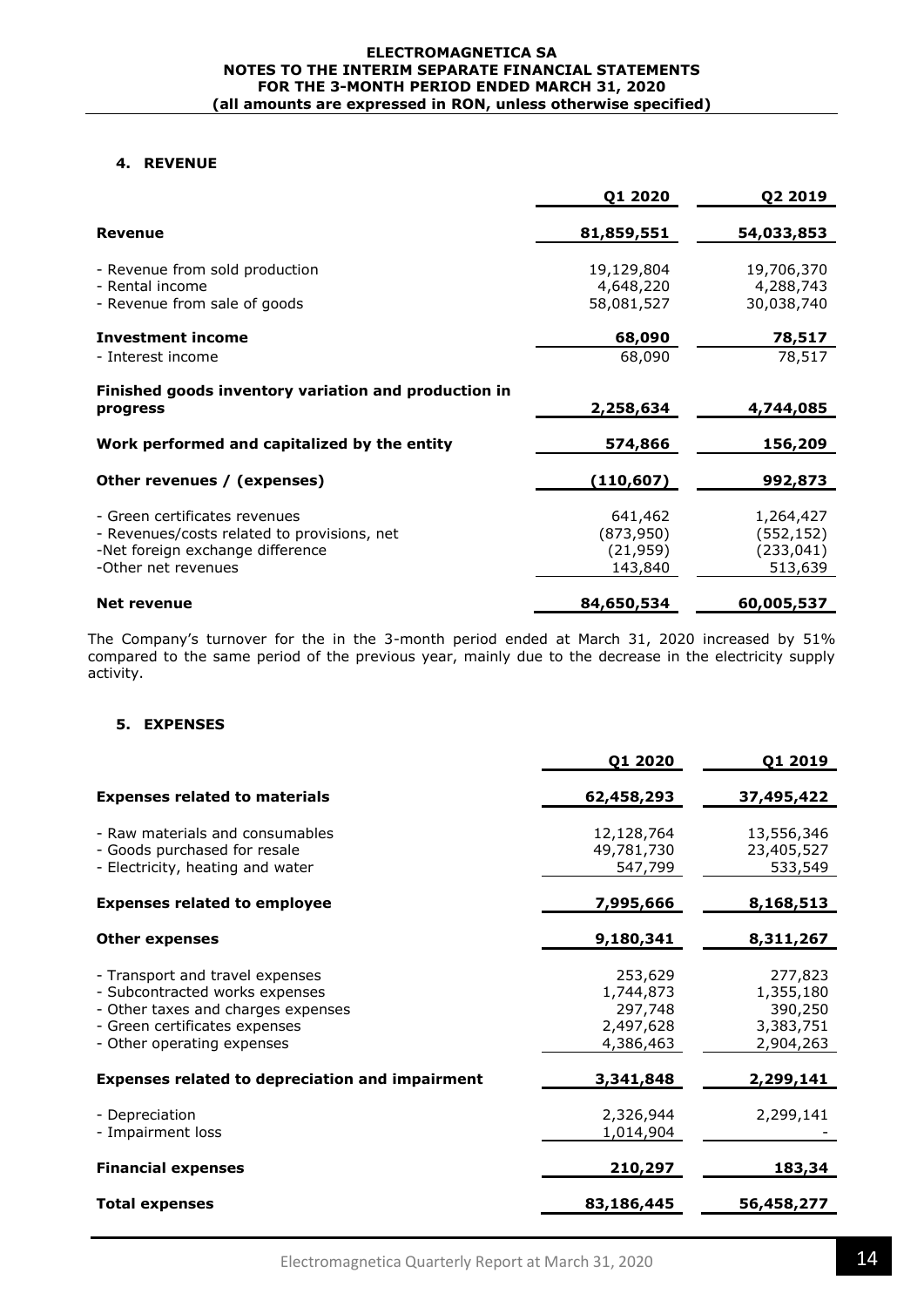## **6. INCOME TAX**

|                            | 01 2020    | 01 2019    |
|----------------------------|------------|------------|
| <b>Current income tax</b>  |            |            |
| Current income tax expense | 691,421    | 787,139    |
| Deferred income tax        |            |            |
| Revenue income tax expense | (247, 236) | (408, 191) |
|                            | 444,185    | 378,948    |

## **7. EARNINGS PER SHARE**

|                                                              | 01 2020     |             |
|--------------------------------------------------------------|-------------|-------------|
| Net profit / attributable to the shareholders of the Company | 1,019,904   | 3,168,313   |
| Average weighted number of ordinary shares                   | 676,038,704 | 676,038,704 |
| Earnings per share                                           | 0.0015      | 0.0047      |

The basic earning and the diluted earnings are identical, as the Company has no investments with dilution potential.

### **8. TANGIBLE AND INTANGIBLE ASSETS**

At 31 March 2020, the tangible assets decreased by 0.7 % due to the amortisation related to the period. The decrease of the intangible assets by 16.4 % is also due to amortisation.

### **9. ACTIVE AFERENTE DREPTURILOR DE UTILIZARE**

|                                              | <b>Balance at</b><br>Jan.01, 2020 | <b>Inflows</b> | <b>Outflows</b> | <b>Balance at</b><br>Mar.31, 2020 |
|----------------------------------------------|-----------------------------------|----------------|-----------------|-----------------------------------|
| Right of use                                 | 2,148,907                         | 1,040,119      | (75, 859)       | 3,113,167                         |
| Of which:<br>Right of use of buildings       | 1,866,937                         | 1,040,119      | (75, 859)       | 2,831,197                         |
| Right of use of vehicles<br>Leasing payables | 281,970<br>1,430,769              | 1,112,864      | 265,858         | 281,970<br>2,277,775              |
| Recognized depreciation<br>recunoscuta       | 668,829                           | 242,423        | 37,078          | 874,174                           |
| Interest expenes                             | 86,330                            |                |                 | 22,470                            |

### **10. OTHER LONG-TERM ASSETS**

Other long-term fixed assets increased by 51% due to the increase in sales with a collection term exceeding one year.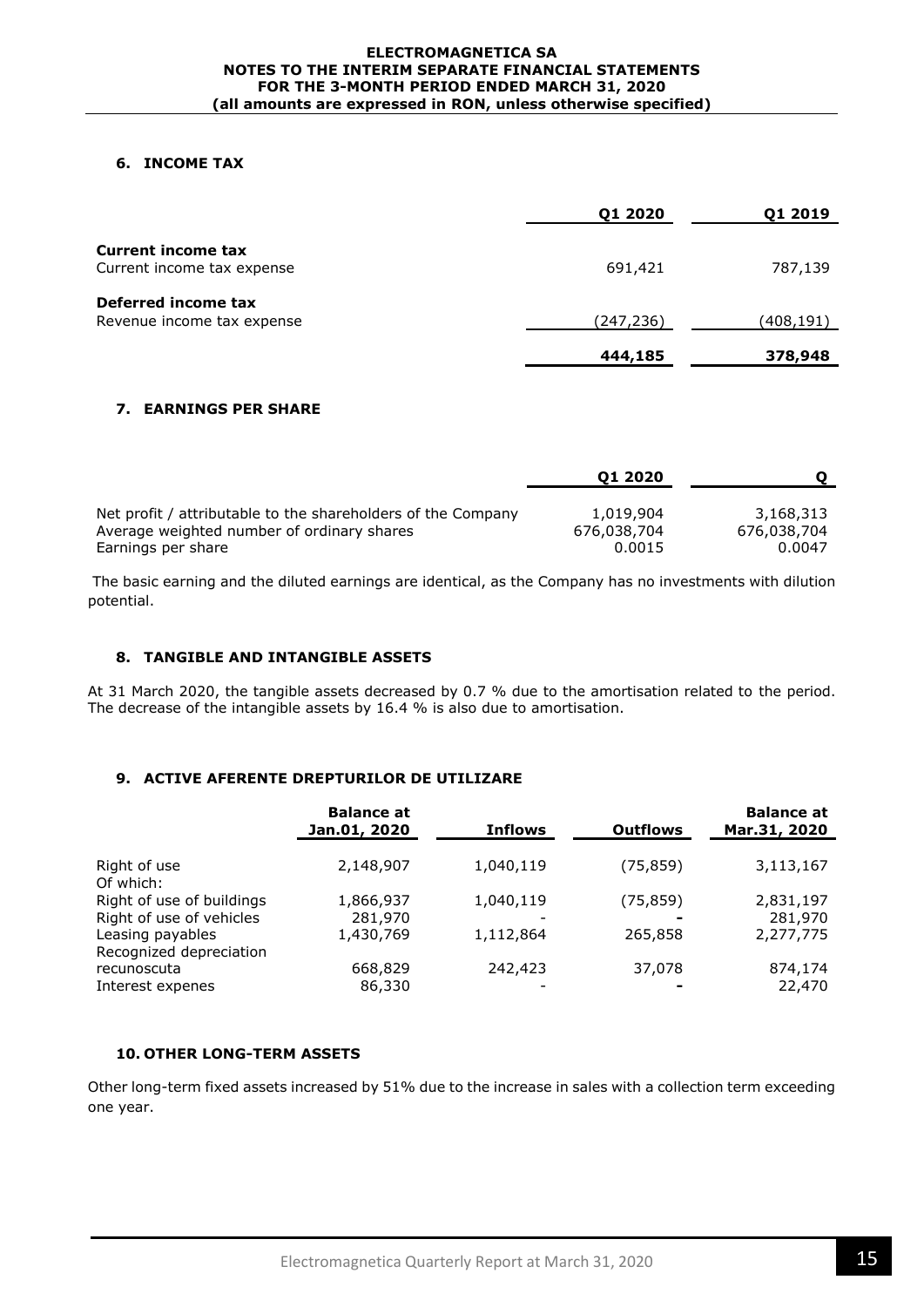#### **ELECTROMAGNETICA SA NOTES TO THE INTERIM SEPARATE FINANCIAL STATEMENTS FOR THE 3-MONTH PERIOD ENDED MARCH 31, 2020 (all amounts are expressed in RON, unless otherwise specified)**

### **11. Inventories**

|                                     | 31 March<br>2020       | 31 December<br>2019    |
|-------------------------------------|------------------------|------------------------|
| Raw materials                       |                        |                        |
| <b>Consumables</b>                  | 6,859,603<br>2,103,961 | 7,040,842<br>1,768,142 |
| Finished products                   | 4,690,527              | 3,241,583              |
| Pending production                  | 1,914,006              | 3,170,253              |
| Other stocks                        | 2,196,278              | 1,897,656              |
| Adjustments for stocks depreciation | (1,972,220)            | (1,707,149)            |
| Total                               | 15,792,155             | 15,411,327             |

The Company no longer holds stock pledged against debt.

#### **12. TRADE RECEIVABLES**

Trade receivables increased by 16% due to deferring the collection of some receivables (city halls), but also to the increase in sales with the supplier credit clause.

### **13. CASH AND CASH EQUIVALENTS**

|                  | 31 March<br>2020 | 31 December<br>2019 |
|------------------|------------------|---------------------|
| Petty cash       | 20.720           | 18.851              |
| Cash at bank     | 19,482,209       | 21.691.334          |
| Cash equivalents | 2.681            | 11.081              |
| <b>Total</b>     | 19,505,610       | 21.711.183          |

The cash and cash equivalents decreased by 10%.

Credit lines were used during the reporting period, the amount to be repaid at March 31, 2020 being RON 2,171,098.

#### **14. TRADE PAYABLES**

The long-term payables did not register significant variations compared to the end of 2019, being under 1%.

The current liabilities increased by 10%, in line with the increase of receivables.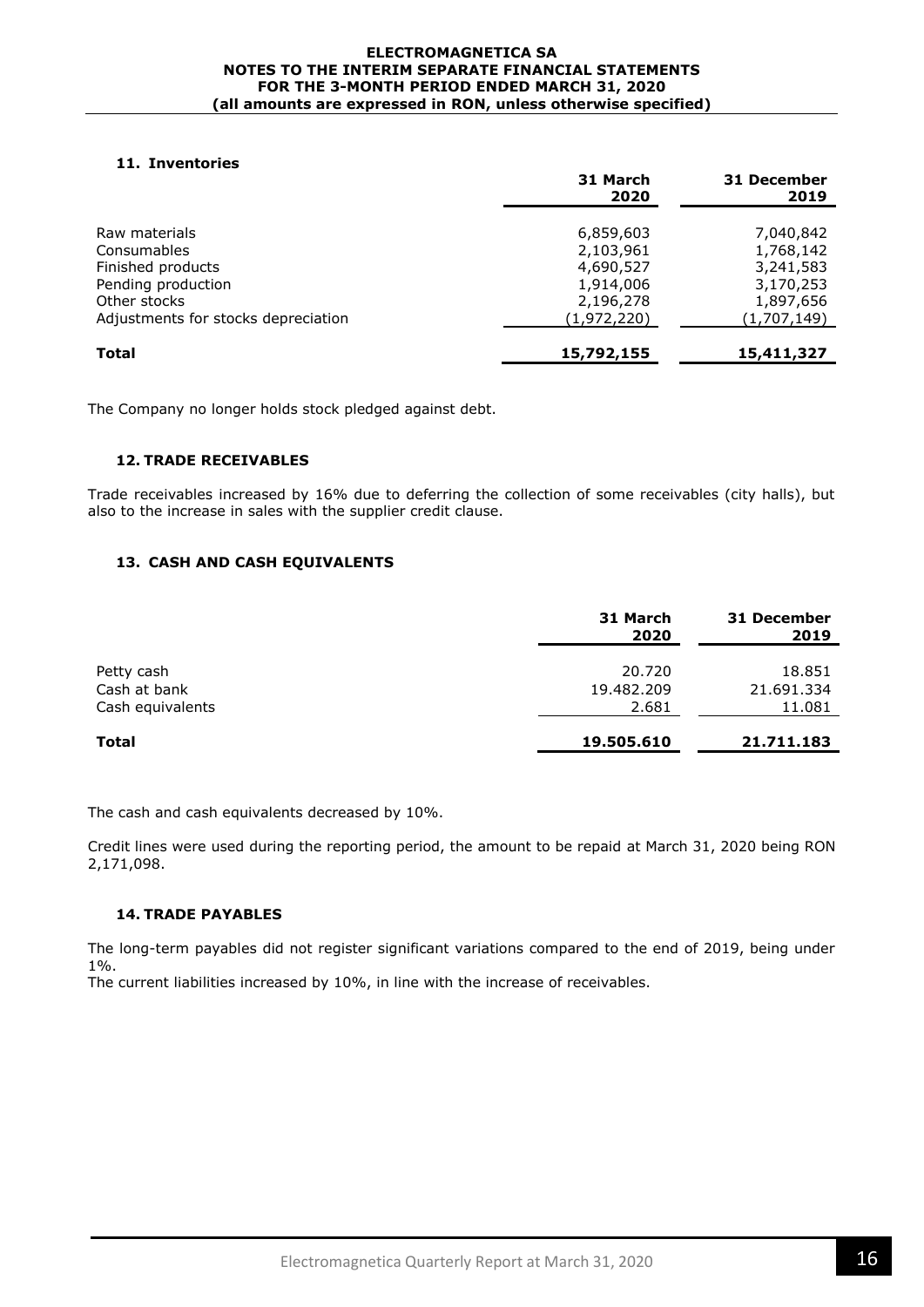### **15. TRANSACTIONS WITH RELATED PARTIES**

|                                                                                                                                                  | Q1 2020                                 | Q1 2019                                 |
|--------------------------------------------------------------------------------------------------------------------------------------------------|-----------------------------------------|-----------------------------------------|
| Sale of goods and services to subsidiaries<br>Electromagnetica Goldstar<br>Electromagnetica Fire<br>Electromagnetica Prestserv<br>Procetel       | 48,405<br>5,980<br>5,294<br>25,346      | 23,783<br>5,965<br>5,086<br>13,030      |
| <b>Total</b>                                                                                                                                     | 85,025                                  | 47,864                                  |
|                                                                                                                                                  | Q1 2020                                 | Q1 2019                                 |
| Purchase of goods and services from subsidiaries<br>Electromagnetica Goldstar<br>Electromagnetica Fire<br>Electromagnetica Prestserv<br>Procetel | 71,030<br>361,099<br>268,500<br>285,267 | 62,368<br>311,834<br>265,529<br>263,198 |
| <b>Total</b>                                                                                                                                     | 985,896                                 | 902,929                                 |
|                                                                                                                                                  | 31 March<br>2020                        | <b>31 December</b><br>2019              |
| Trade and other liabilities toward subsidiaries                                                                                                  |                                         |                                         |
| Electromagnetica Goldstar                                                                                                                        | 8,179                                   |                                         |
| Electromagnetica Fire                                                                                                                            | 175,204                                 | 175,286                                 |
| Electromagnetica Prestserv                                                                                                                       | 110,044                                 | 108,909                                 |
| Procetel                                                                                                                                         | 12,381                                  | 4,744                                   |
| <b>Total</b>                                                                                                                                     | 305,808                                 | 288,939                                 |

The transactions between related parties are carried out under normal market conditions. The affiliates do not carry out operations that have an impact on the group's results. The Group's indicators are affected by over 90% by those of the Parent Company, Electromagnetica.

## **16. COMMITMENTS AND CONTINGENT LIABILITIES**

#### **Commitments**

At 31 March 2020, the Company had the following commitments for bank loans and guarantee agreements/loan contracts concluded with the financing banks (BCR, BRD, Libra Internet Banking, OTP BANK):

- revocable credit line, BCR of 9,000,000 lei of which 2,171,098 committed and 6,828,902 lei uncommitted at 31 March 2020;
- non-cash guarantee agreement with BCR of 30,000,000 lei, of which 16,751,288 lei committed at 31 March 2020;
- credit line with Libra Internet Bank, in amount of 5,000,000 lei committed at 31 December 2019, in amount of 0.01 lei.
- convention on the issue of bank guarantee letters, concluded with Libra Internet Banking, in amount of 10,000,000 lei, of which 6,801,867 lei committed at 31 March 2020.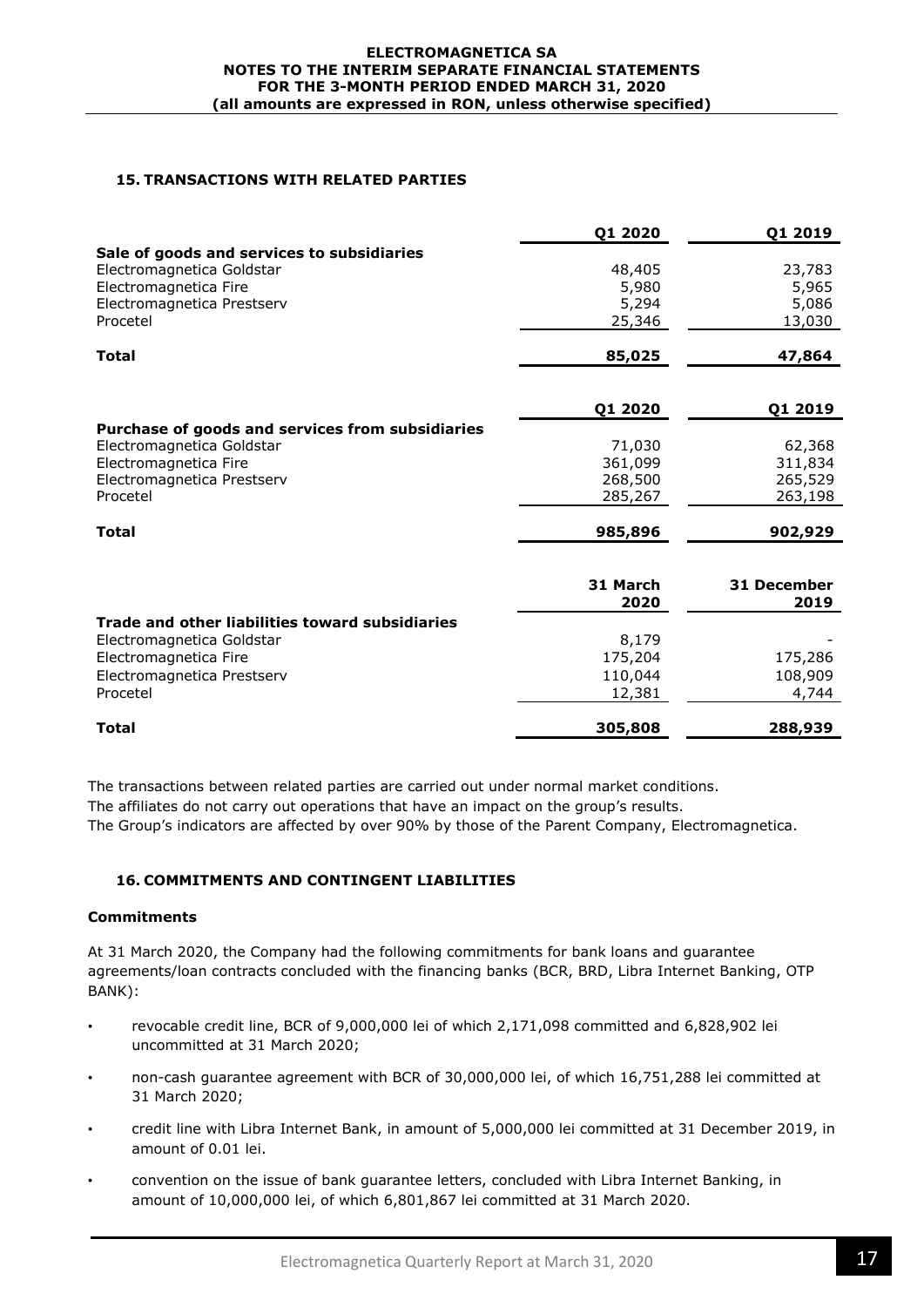• Credit agreement, OTP BANK, in amount of 12,000,000 lei, of which 5,000,000 lei cash and 7,000,000 lei non-cash, uncommitted at 31 March 2020.

The commitments from customers and tenants as letters of guarantee at 31 March 2020 amount to 3,859,790 lei according to contract terms.

### *Litigation*

The disputes in which the Company is involved do not refer to such amounts that could affect its financial stability.

### **17. EVENTS AFTER THE REPORTING DATE**

The General Meeting of Shareholders of 28 April 2020 approved the distribution of dividends from the net profit obtained in 2019 amounting o RON 2,704,155 RON, resulting a gross dividend to be paid amounting to RON 0.004 per share.